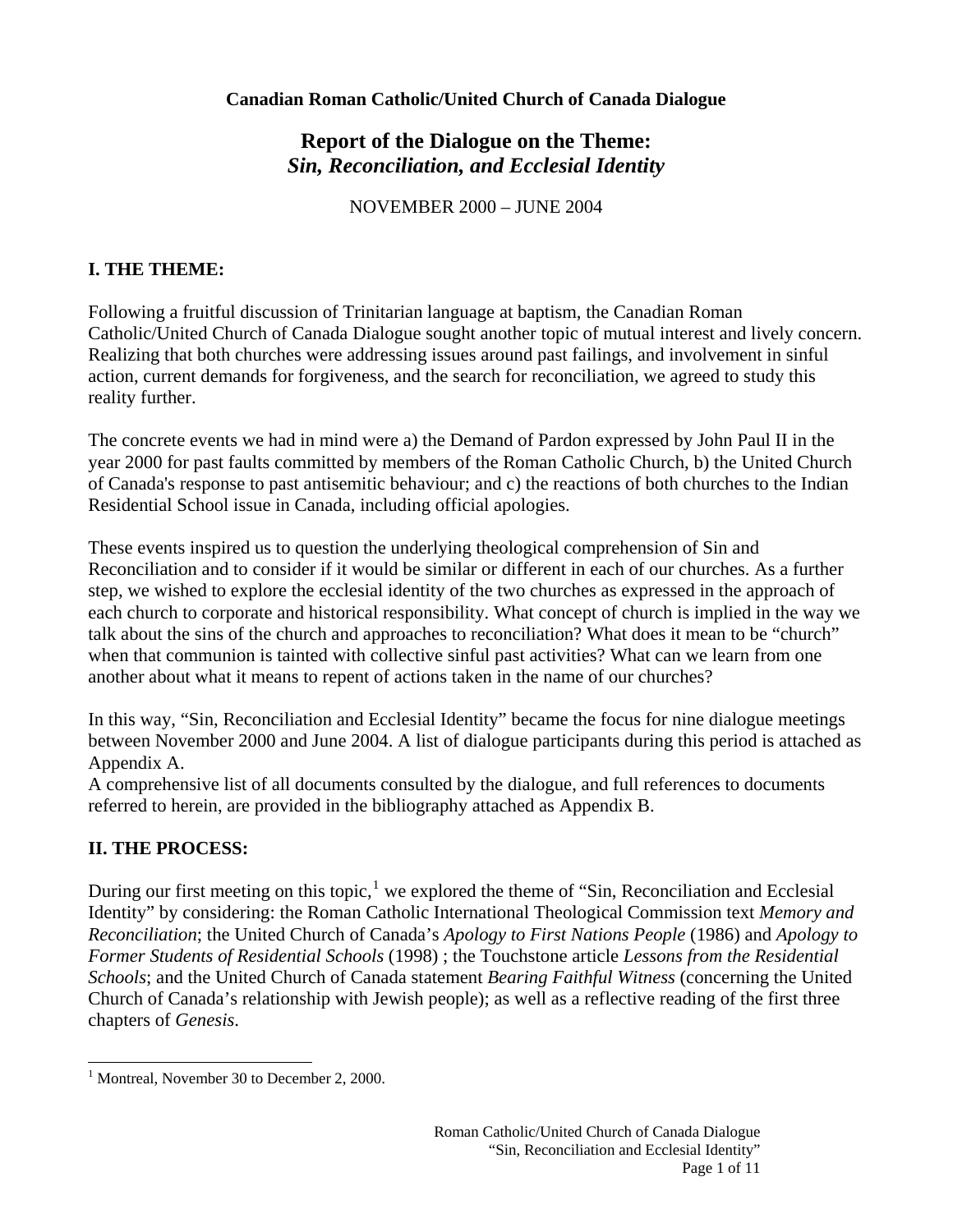As involvement in the Indian Residential Schools in Canada<sup>[2](#page-1-0)</sup> was a common historic point for both of our churches we chose this as a case study for our broader question. Our knowledge of the case study was broadened during our second meeting<sup>[3](#page-1-1)</sup> by a viewing and discussion of the video *The Healing Circle,* which presents the healing process in the Indian Residential Schools aftermath from the perspective of the Anglican Church.

The sources considered during the first and second meetings plunged us immediately into a complex jungle of issues: sin and right relationships; good and evil; the purification of memory (whether we can, through confession and/or apology, be freed of the burden of sin); and the capacity of the church to sin and to forgive. These have remained the dominant issues of the dialogue throughout our subsequent meetings.

We began our dialogue theme with the suspicion that the two churches would differ essentially in their self-understanding as churches and therefore in their means of defining and dealing with sinfulness, especially concerning the whole body of the church. However, it proved difficult to get a clear understanding of the churches' positions. We often had to reach conclusions on this matter through statements on related topics.

During the second, third, fourth and fifth dialogue meetings<sup>[4](#page-1-2)</sup> we looked at the general way in which *Sin and Reconciliation* are presented and understood in our churches. We realized that these themes are at the heart of the Christian message and mission and therefore omnipresent in biblical sources as well as in all types of church documents and materials. We examined doctrinal statements (including historical statements); theological reflections; teaching material (both adult catechisms and Sunday School curricula); liturgical material (the United Church of Canada hymn book, and liturgies from both churches for repentance and reconciliation); biblical hermeneutics; suggestions for preaching; and church documents on social sin in a specific context. We complemented the official texts by presenting our personal understandings of sin and reconciliation and by giving our personal interpretations of relevant biblical passages.

As we began to explore the different texts, we realized that there was a significant gap between the official theological position held by each of our churches, and the actual practices within individual church parishes or congregations, practices which are deeply influenced by our contemporary culture. A medical model of sin as sickness, with no personal responsibility attached (sometimes referred to as "no-fault"), seems to be a common attitude in society. This attitude affects the mainstream Christian church. The word "sin" has virtually disappeared from the everyday vocabulary of our churches. We confirmed our intuition on this point by reading Barbara Brown Taylor's book *Speaking of Sin: The lost language of salvation.* 

One of the contexts in which we, as churches, are still talking about sin is our recognition of

 $\overline{a}$ 

<span id="page-1-0"></span><sup>&</sup>lt;sup>2</sup> For more information, see United Church of Canada, Residential Schools at http://www.united-

church.ca/residentialschools/home.shtm.

<span id="page-1-1"></span><sup>3</sup> Montreal, March 29-31, 2001.

<span id="page-1-2"></span><sup>&</sup>lt;sup>4</sup> Montreal, March 29-31, 2001; Montreal, November 8-9, 2001; Montreal, May 9-10, 2002; and Montreal, December 5-7, 2002.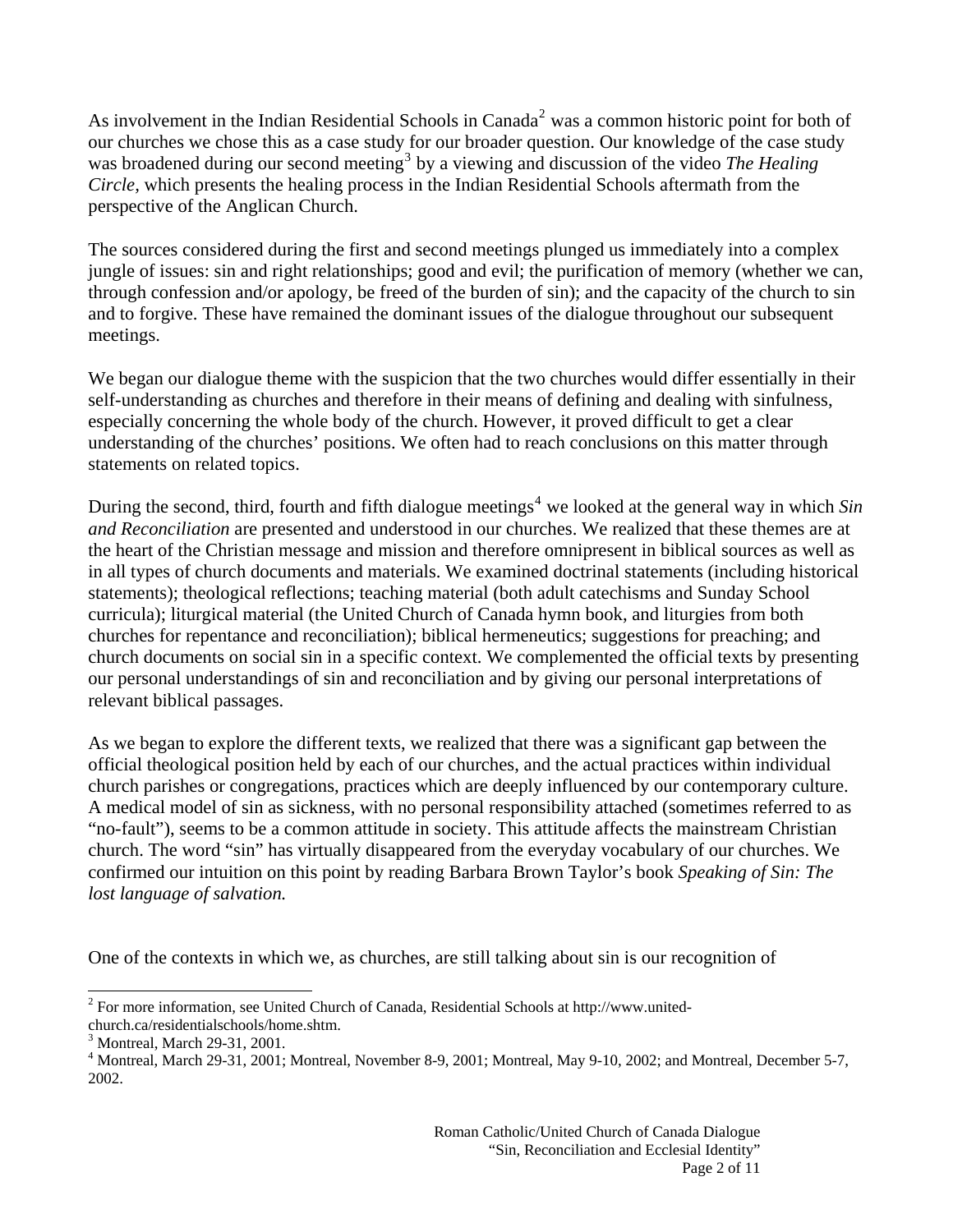structural" or "systemic" sin. In our fifth dialogue meeting we tried to explore the ways in which our churches deal with this reality by looking at a number of official texts from the Roman Catholic Church (*Do Justice, Mater et Magistra, Pastoral Constitution on the Church in the Modern World, Populorum Progressio*) and the United Church of Canada document *To Seek Justice and Resist Evil: Towards a Global Economy for All God's People.* We also hoped to get a clearer picture of the question of "Ecclesial Identity" through examining each church's position with respect to systemic sin.

During the sixth and seventh dialogue meetings<sup>[5](#page-2-0)</sup> we returned to our original case study, the Indian Residential Schools. We reviewed our general conclusions on Sin, Reconciliation and Ecclesial Identity in the light of the concrete action our churches are taking today in their relationship with the native peoples of Canada. We listened to presentations of church material: the United Church of Canada document *Justice and Reconciliation*; and the Roman Catholic document *Let Justice Flow Like a Mighty River*; and as well as summaries by church representatives Gerry Kelly (Roman Catholic Church) and Jim Sinclair (United Church of Canada) on the steps taken by each church towards reconciliation with native peoples. We used our knowledge of these concrete actions to refine our understanding of the theme of Sin, Reconciliation and Ecclesial Identity.

## **III. THE FINDINGS:**

The abundance of material we studied was at times overwhelming, and it was not always easy to stay focussed on our theme questions. We found that it was easy to say much about any aspect of the discussion, and difficult to synthesize, or clearly identify, the distinctive theologies of our traditions.<sup>[6](#page-2-1)</sup> Yet we continued to experience, as a dialogue group, the power of the issues we were attempting to comprehend. Within that complexity and conviction, we have been able to enumerate several themes that emerge from our work.

Although all of the following points are interrelated, we can see three primary foci within our understandings of Sin, Reconciliation and Ecclesial Identity: shared foundations; points of divergence; and common emerging issues. Shared foundations are those areas in which both churches share a common understanding of and approach to the theme issues. Points of divergence are those areas in which the understandings or approaches of each church are different. Common emerging issues are areas in which tension is being felt in both churches.

#### **1. Shared Foundations:**

 $\overline{a}$ 

## **a.** *The fundamental nature of sin and reconciliation.*

We agree that *sin is a reality* in our world, although people may not always use this theological term to describe it. We also agree that *sin and reconciliation are at the heart of the Christian message and mission.* We cannot talk about who we are as human beings and who God is in relation to us without reference to these realities.

As Paul wrote:

<span id="page-2-0"></span> $<sup>5</sup>$  Montreal, May 1-2, 2003; and Toronto, November 27-29, 2003.</sup>

<span id="page-2-1"></span><sup>&</sup>lt;sup>6</sup> For a fuller discussion of these issues, please see the Dialogue document entitled "Remarques méthodologiques", Appendix C to this document.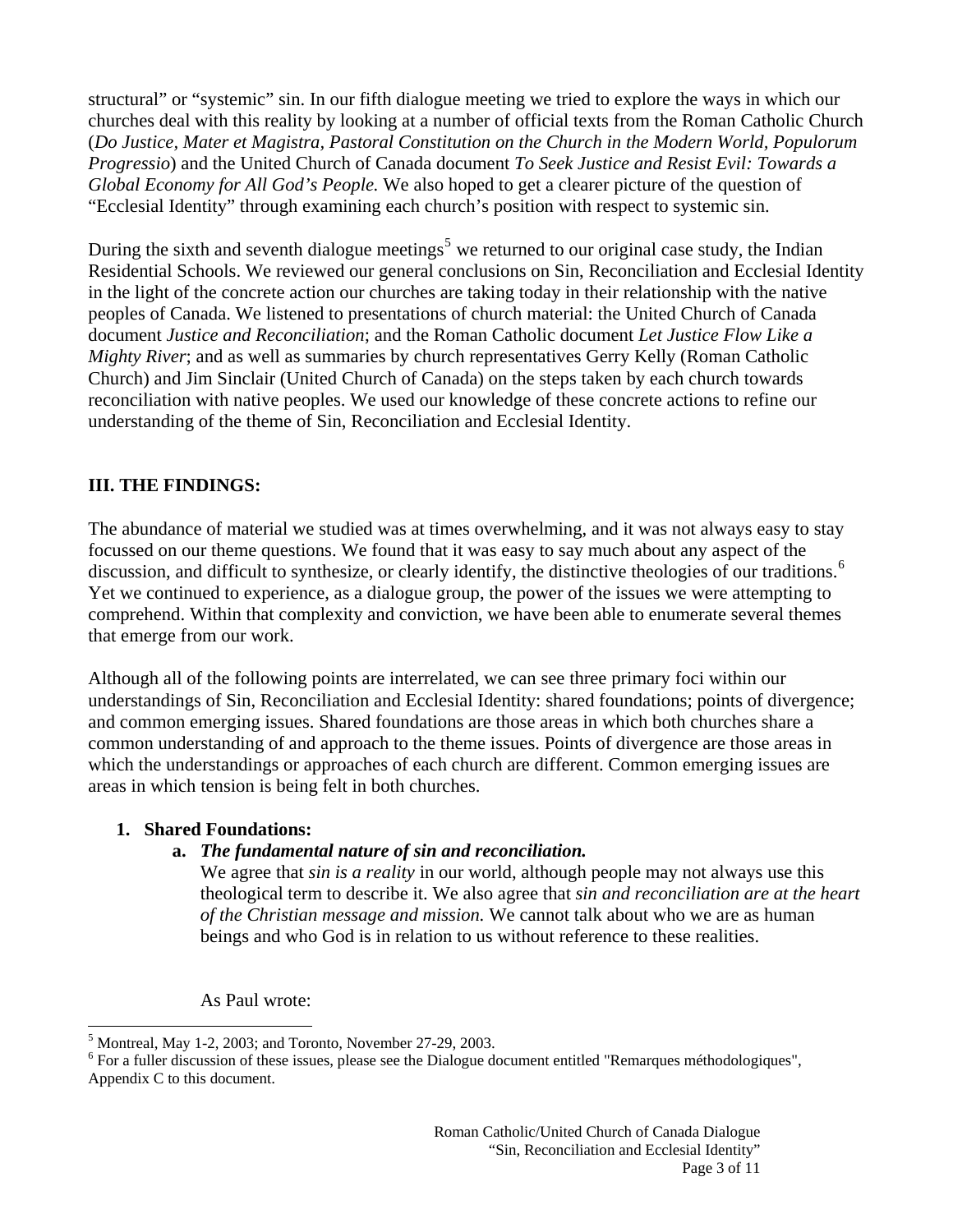All this is from God, who reconciled us to Godself through Christ, and has given us the ministry of reconciliation; that is, in Christ God reconciling the world to Godself, not counting their trespasses against them, and entrusting the message of reconciliation to us. (2 Cor. 5:18-19)

In the gospels, Jesus often tells those who come to him for healing that their sins are forgiven. Christ's coming into the world and his death reveal to us God's grace and action for reconciliation. However we might describe sin, reconciliation, and ecclesial identity, we recognize that they are inseparably linked in our churches' faith and witness. We find multiple manifestations of the churches' dealing with these issues.

#### *b. The definition of sin and reconciliation.*

We agree that *sin is fundamentally a breaking of relationship: with God, with one another, and with creation*. This understanding of sin can be traced from the earliest biblical texts to the current documents of our churches – catechetical material and liturgical resources. Likewise, *reconciliation means the re-establishing, the healing of relationship: with God, with one another, and with creation.*

On the human level, we find this understanding of reconciliation in the churches' attempts to foster justice and healing for victims of the Indian Residential School system.<sup>[7](#page-3-0)</sup>

Dialogue members discussed a model of the steps necessary for the process of reconciliation between persons, which is consistent with both our traditions. This arose out of the Indian Residential School reconciliation process. These steps include:

- The telling of truth about what has happened;
- The acceptance of responsibility and expression of remorse on the part of the offender;
- The willingness of the offended to enter into a trusting relationship with the offender;
- An agreement on the nature of the emerging relationship and on the periodic assessment of its integrity.

While reconciliation on the human level is seen in very similar terms in our churches, some differences occur when it comes to the way reconciliation is lived in relationship to God. This is discussed below under liturgical practices and the role of the church.

#### *c. Personal, corporate and structural sin*

 $\overline{a}$ 

We agree that *there are different levels of sin: personal sin, corporate sin and structural sin.*  Scripture speaks of sin, reconciliation, and discipleship in a variety of ways. When we turn to biblical texts, we see that sin and sinfulness are presented as both individual and collective, willful and "no fault." There is no *one* scriptural formula for forgiveness and

<span id="page-3-0"></span><sup>7</sup> United Church of Canada, *Justice and Reconciliation: The Legacy of Indian Residential Schools and the Journey Toward Reconciliation,* (2001).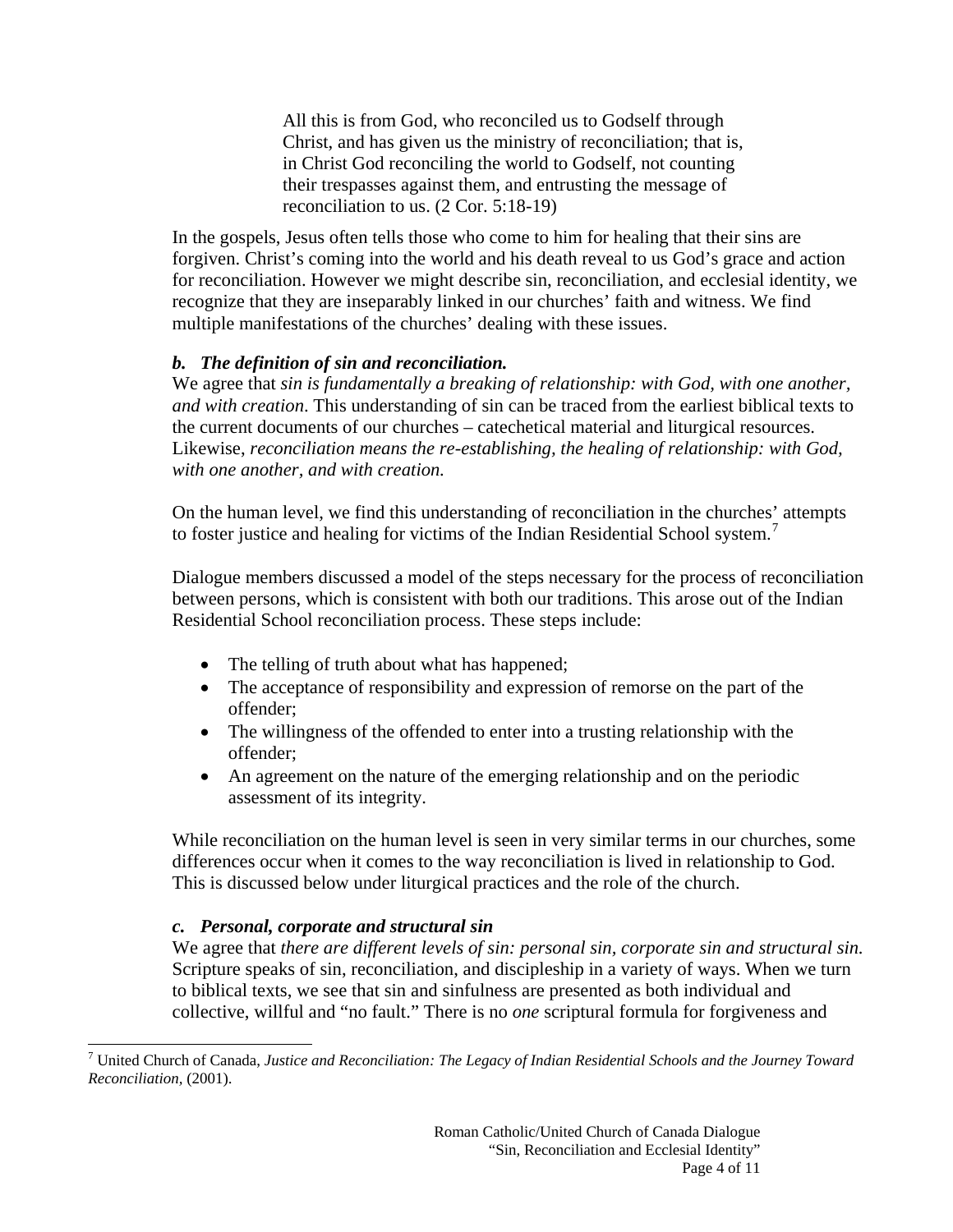reconciliation, and the subsequent life of sinners in the community takes different forms in different passages. Our traditions of interpretation further contribute to the plurality of the biblical witness. This variety does not diminish the authority of the biblical texts, but instead reminds us of the depth and complexity of the questions we face. Christians have realized that sinful actions can be part of a broader context and that one can therefore distinguish between individual and structural sin. In Canada, the Indian Residential Schools issue is an example of the overlap between the two.

#### **d.** *The church as one body.*

We agree that ecclesial responsibility transcends the limitations of time and personal responsibilities. Concerning "ecclesial identity" we agree that each church in its visible form constitutes a body. That body can act as a corporate entity and can be held responsible for its actions.

#### This is evident in the *1998 United Church of Canada Apology*:

To former students of United Church Indian Residential Schools, and to their families and communities…We know that many within our church will still not understand why each of us must bear the scar, the blame for this horrendous period in Canadian history. But the truth is, we are the bearers of many blessings from our ancestors, and therefore, we must also bear their burdens.<sup>[8](#page-4-0)</sup>

This is also evident in the Roman Catholic document *Memory and Reconciliation* which quotes Pope John Paul II:

> because of "the bond which unites us to one another in the mystical body, all of us, though not personally responsible and without encroaching on the judgment of God, who alone knows every heart, bear the burden of the errors and faults of those who have gone before us."<sup>[9](#page-4-1)</sup>

## 2. **Points of Divergence**

 $\overline{a}$ 

In our study and discussion, two areas stood out for us in terms of different approaches, or at least a different emphasis, between Roman Catholic and United Church of Canada theology: our *theological anthropology* (who we are as human beings, and how we come to sin); and our *ecclesiology* (the nature and mission of the church). Woven into our understanding of both of these concepts are subtle hermeneutical differences, which cause us to focus the issues in different ways.

<span id="page-4-0"></span><sup>8</sup> Right Reverend Bill Phipps, Moderator of the United Church of Canada, *1998 Apology to First Nations*. Full text available at United Church of Canada, Residential Schools at<http://www.united-church.ca/residentialschools/1998/1027.shtm> . 9

<span id="page-4-1"></span><sup>&</sup>lt;sup>9</sup> International Theological Commission, "Memory and Reconciliation: The Church and the Faults of the Past," Origins, Vol. 29, no. 39 (March 16, 2000)*,* p. 627.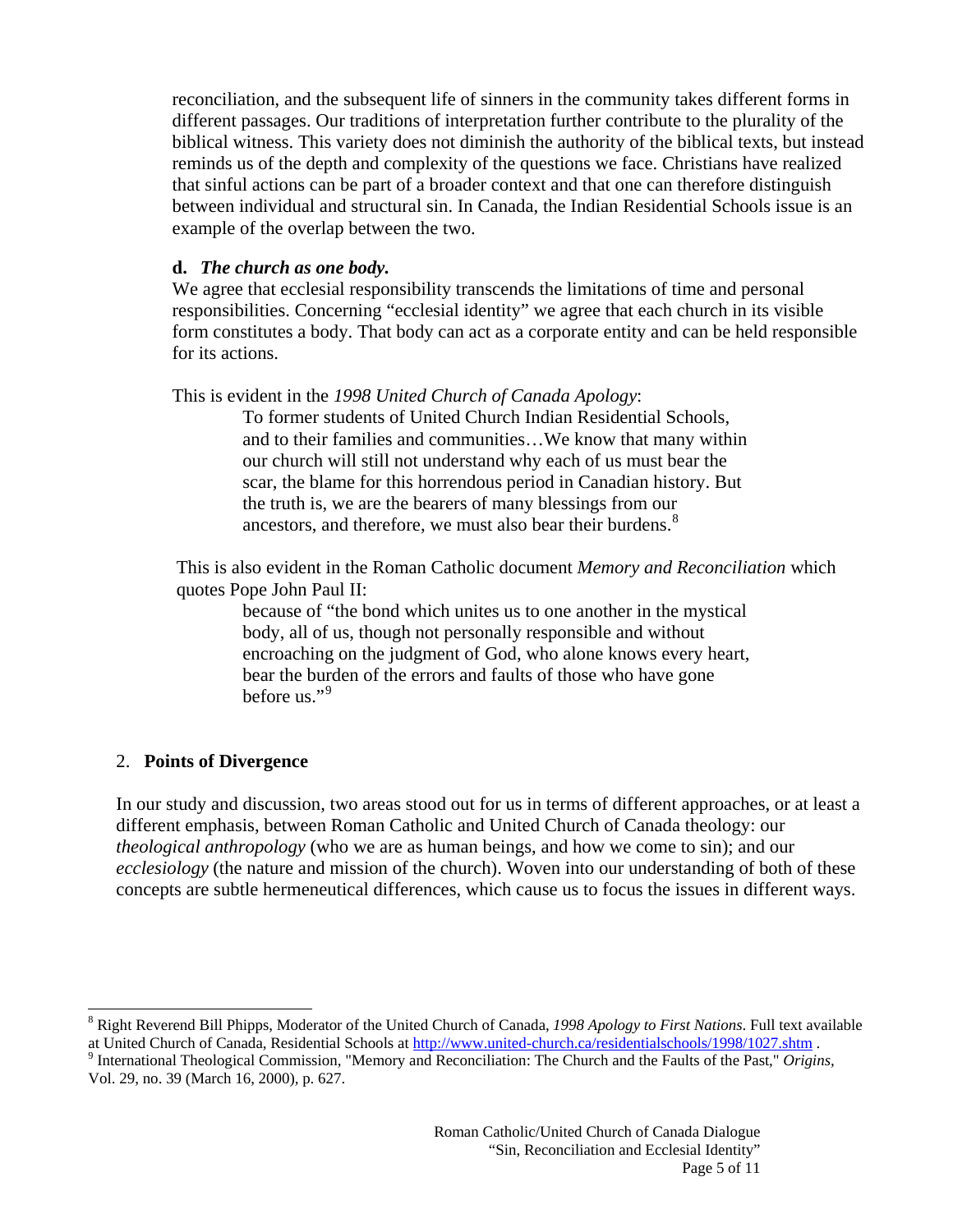#### *a. Theological Anthropology: Sin and Human Responsibility*

We come to the question of humanity's sinfulness in slightly different ways, which then affect how we understand reconciliation, and, ultimately, the role of the church.

**Roman Catholics** start the doctrinal discussion with the premise that the human being, created in the image of God, is essentially good in its nature. Thus the human freedom to choose is stressed. When humans choose evil, it is always under the guise of a good. That is, human beings are oriented toward goodness, and an ethical choice is always one that the chooser *believes* to be a good one for oneself. However, Roman Catholics would state that within this freedom, *sin impairs the human will's ability to choose the good*. "Thus sin tends to reproduce itself and reinforce itself, but it cannot destroy the moral sense at its root." $^{10}$  $^{10}$  $^{10}$ 

**United Church of Canada** traditions of Reformed theology begin with the premise that the human being is 'fallen' due to the first sinning of our ancestors, and has lost the ability to choose the good. In the *Twenty-Five Articles of United Methodism*, Article 8 (Of Free Will) states:

> The condition of man after the fall of Adam is such that he cannot turn and prepare himself, by his own natural strength and works, to faith, and calling upon God; wherefore we have no power to do good works, pleasant and acceptable to God, without the grace of God by Christ preventing us, that we may have a good will, and working with us, when we have that good will. $^{11}$  $^{11}$  $^{11}$

The following is an example of a prayer from the present United Church of Canada hymn and worship resource, which echoes this line of thought:

> We confess the self that is not aware of sinning; the heart that is too hardened to repent; the pride that dares not admit it is wrong; the righteousness that knows no fault; the callousness that has ceased to care; the blindness that can see nothing but its own will.<sup>[12](#page-5-2)</sup>

Having noted this historical position, we also note that it is increasingly common in contemporary United Church practice, including liturgical life, to operate from a more optimistic understanding of the human being, as having essential goodness and capacity to turn toward the good. A fuller discussion of this phenomenon is set out below under "Emerging Issues".

**Implications**: These classical theological arguments became significant for this dialogue, because they result in differing approaches to sin in our pastoral practices and ethical lives.

<span id="page-5-0"></span> $10$  Catechism of the Catholic Church, (1992), Number 1865.

<span id="page-5-1"></span><sup>&</sup>lt;sup>11</sup> *Twenty-Five Articles of United Methodism,* (1784), "Article 8 (Of Free Will)".<br><sup>12</sup> United Church of Canada, *Voices United,* (1996), p. 928.

<span id="page-5-2"></span>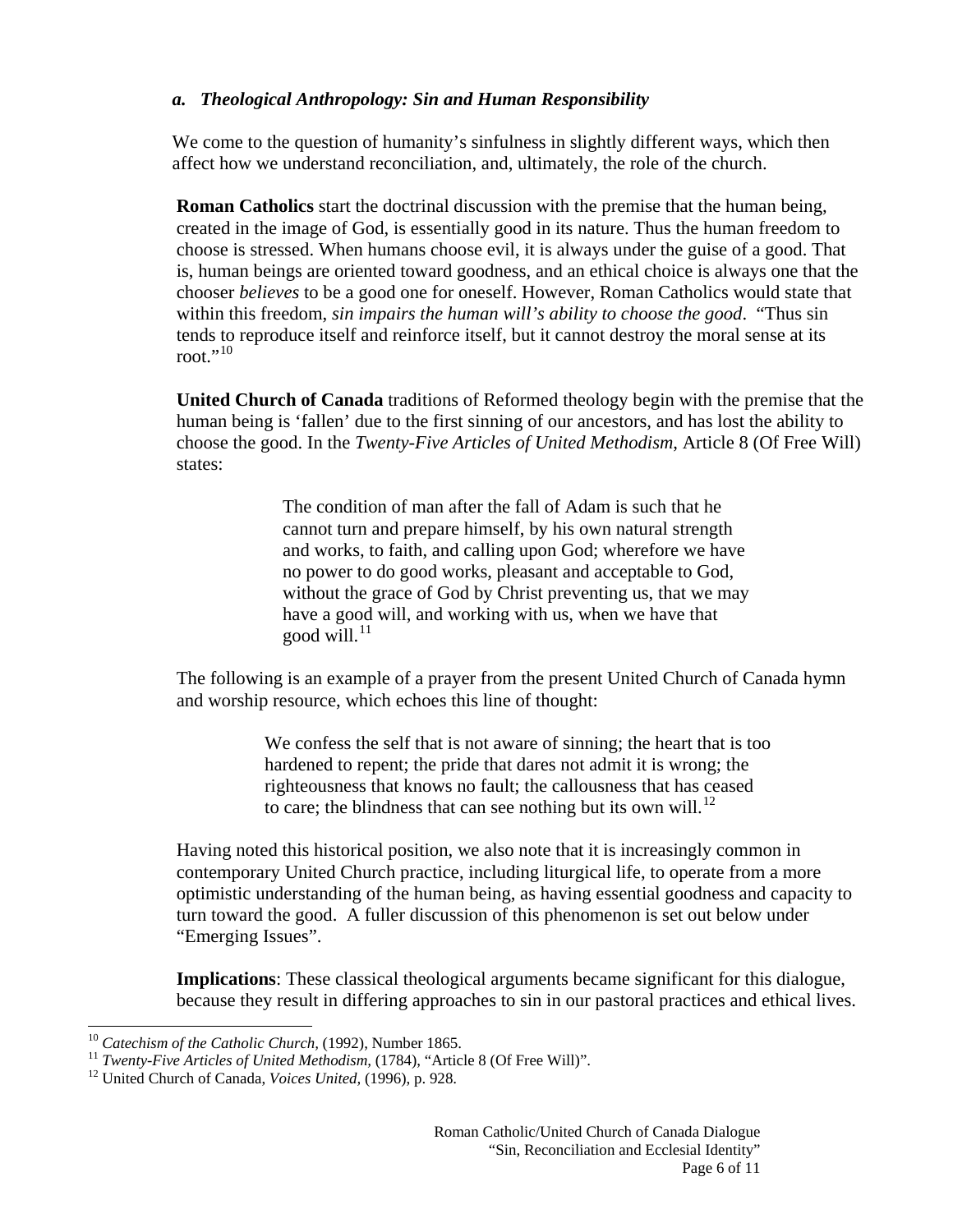The **Roman Catholic** emphasis on human freedom leads to a focus on the individual as a *moral actor* faced with choices. It is the church's task to distinguish and enumerate categories, such as mortal and venial sin, or vincible and invincible ignorance, to help the individual to understand the relative seriousness of particular sinful acts.<sup>[13](#page-6-0)</sup> This enumeration creates the need for the church to provide *acts of repentance* for particular sins, to restore the person to right relationship with God through Christ. The Roman Catholic ritual practice has privileged individual confession in the Sacrament of Reconciliation. This perspective can lead reconciled individuals to understand themselves to have deep personal responsibility for sins committed by the church. However, it can also offer an "out" to individuals, an opportunity to claim a variety of reasons for not bearing ecclesial responsibility.

The **United Church of Canada** emphasis on humanity's state of sinfulness before God has led to a focus on the community of sinners, and this, along with exposure to Social Gospel teachings and the influence of theologies of liberation, has led to a stress on "structural" or "social" sin. The church's task is to help enumerate the sinful situations that blemish creation, such as poverty, oppression, and injustice, and to offer the promise of forgiveness and imperatives for "mending the world."<sup>[14](#page-6-1)</sup> The act of reconciliation in Christ has as its goal a restoration of creation to its God-given goodness. In liturgical practice this has led the United Church of Canada to privilege general corporate confession. The church's response to the confession is an *assurance of pardon*. This understanding can lead reconciled individuals to see themselves as *agents of change* in the restoration of creation. However, it can also lead to a sense of paralysis or hopelessness about the sin of the world, and an inattention to the individual's relationship with God.

## **b.** *Ecclesiology: Can the Church Forgive? Can the Church Sin?*

Our differing anthropologies imply dissimilar roles for the church in the act of naming sin and proclaiming the good news of reconciliation. These different tasks are reinforced by an underlying differing concept of church. How do we imagine the existence of "the church"? Do we think it simply as the sum of its members or do we accord it an existence apart from its members?

**Roman Catholics** believe that *the church has a permanent sinless existence*, apart from its human members, who may be sinful and disobedient to God. When Christians commit sinful acts, it is the church's responsibility to call its members to repentance and to forgive them, but not to repent *as* the church. "From a theological point of view, Vatican II distinguishes between the indefectible fidelity of the church and the weaknesses of her members, clergy or laity, yesterday and today."<sup>[15](#page-6-2)</sup>

 $\overline{a}$ 

<span id="page-6-0"></span><sup>&</sup>lt;sup>13</sup> Cf. Catechism of the Catholic Church, (1992), The Gravity of Sin: Mortal and Venial Sin, Numbers 1854 to 1864.<br><sup>14</sup> United Church of Canada, *Mending the World* (1997), available at http://www.united-church.ca/mtw/ac

<span id="page-6-2"></span><span id="page-6-1"></span>United Church of Canada, Division of World Outreach, *To Seek Justice and Resist Evil* (2000). 15 *Memory and Reconciliation,* p. 629.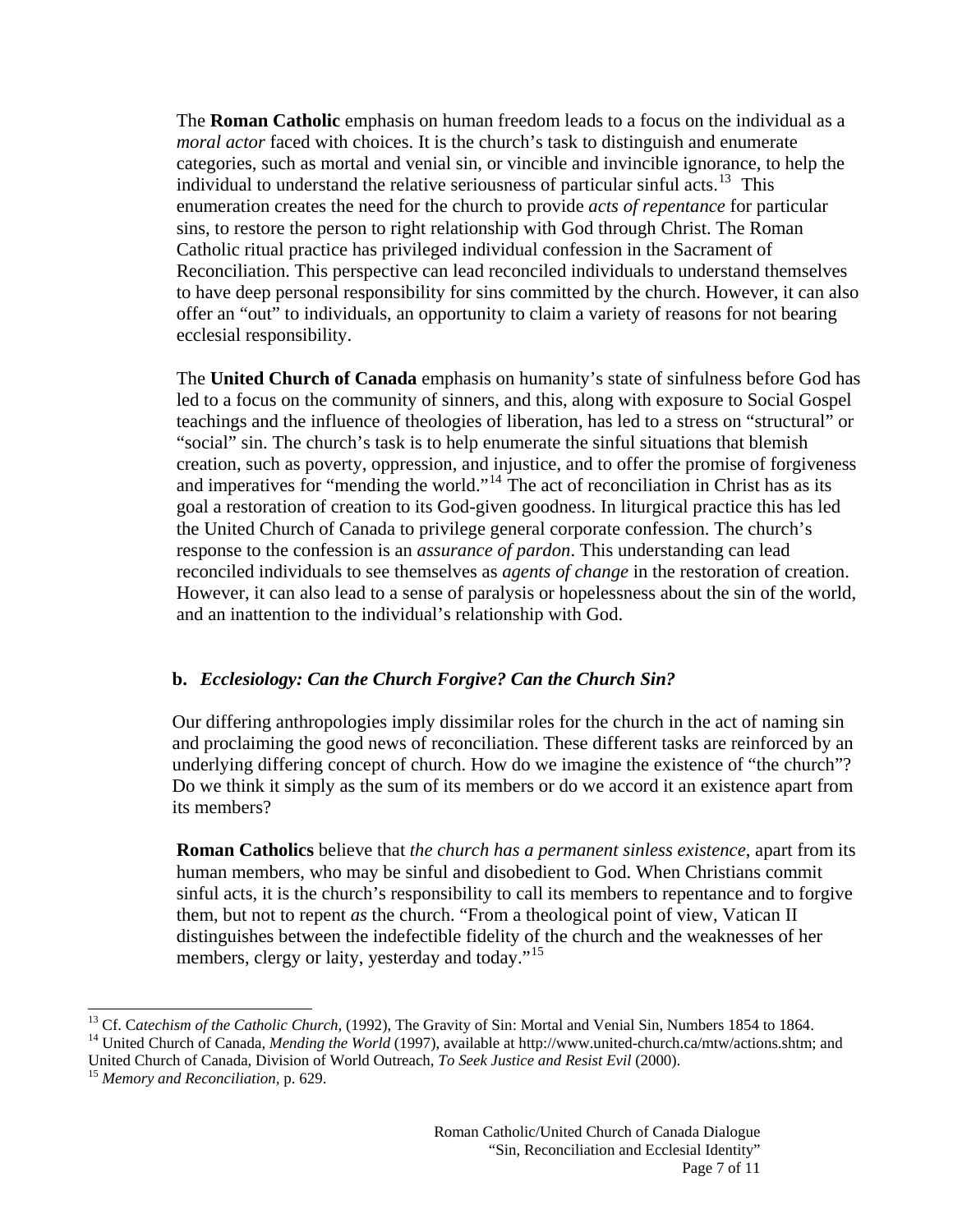The church has the *authority to forgive sins*, and pronounce absolution to sinners: "…through the ministry of the church may God give you pardon and peace, and I absolve you from your sins."<sup>[16](#page-7-0)</sup> In the gospels Jesus grants Peter and the disciples this authority, and other early Christian imagery supports this view, calling the church the Body of Christ.

**United Church of Canada** tradition sees the church as a 'Body of Christ,' understood as a gathering together of the diverse gifts of the whole people of God. Within this body, always understood to be a community of sinners, we carry both the faults and the blessings of the community. The church is empowered to *announce the forgiveness of sins* as proclaimed in the gospel, but only God grants the pardon and absolution: "In the name of Jesus Christ, and as one with you in the church, I assure you of this: your sins are forgiven."[17](#page-7-1) When its members commit sinful acts in the name of the church, the church has a responsibility both to call the sinful to repentance and to repent collectively as Christ's disciples who have failed him and his gospel. Because the church has, as its central mission, the preaching of the message, it can sin, but still bear the good news.

In order to compare *absolution* in the Roman Catholic Church and the *assurance of pardon* in the United Church of Canada one has to take into account that the act of reconciliation is a sacrament for the Roman Catholic Church and carries the whole understanding of a sacrament with it. In the United Church of Canada, the church lives out its general responsibility to proclaim the gospel through the assurance of pardon. The role and the importance of the act are understandably not the same.

The dialogue group felt that in naming these divergences at the core of our liturgical life we touched on the central aspects of our respective ecclesiologies. These eccesiologies have a number of implications for the life of the church in the world.

Our understanding of our differences was deepened through the insights of the **Reformed/Roman Catholic International Dialogue**. The Reformed/Roman Catholic International Dialogue document, *Towards a Common Understanding of the Church* offers two conceptions of the church that help to flesh out the distinctions we noted in our own dialogue: the church as the *"Creatura Verbi"* (creation of the Word), and the church as the *"Sacrament of Grace.*" For the United Church of Canada, reconciliation and action rely on God's creative Word of grace; the church's faithfulness depends on listening for and mediating that Word in the world. For Roman Catholics, the church is an instrument of the unique mediation of Christ: it effects what it represents. While we would both claim both concepts as significant for faith, it is clear that our two traditions each tend to live more fully out of a different one. As an unfailing sacrament of grace, the Roman Catholic Church can speak with one voice, and can maintain its identity even in the midst of the sins of its members. As a church dependent upon the Word, the United Church of Canada is constantly discerning its path; in the process it must acknowledge a plurality of voices. Its identity is deeply challenged by the sins of its members.

 $\overline{a}$ 

<span id="page-7-1"></span><span id="page-7-0"></span><sup>&</sup>lt;sup>16</sup> "Rite of Penance," *National Bulletin on Liturgy*, Vol. 34, no. 164, p.21.<br><sup>17</sup> United Church of Canada, *Celebrate God's Presence*,(2000), p. 666.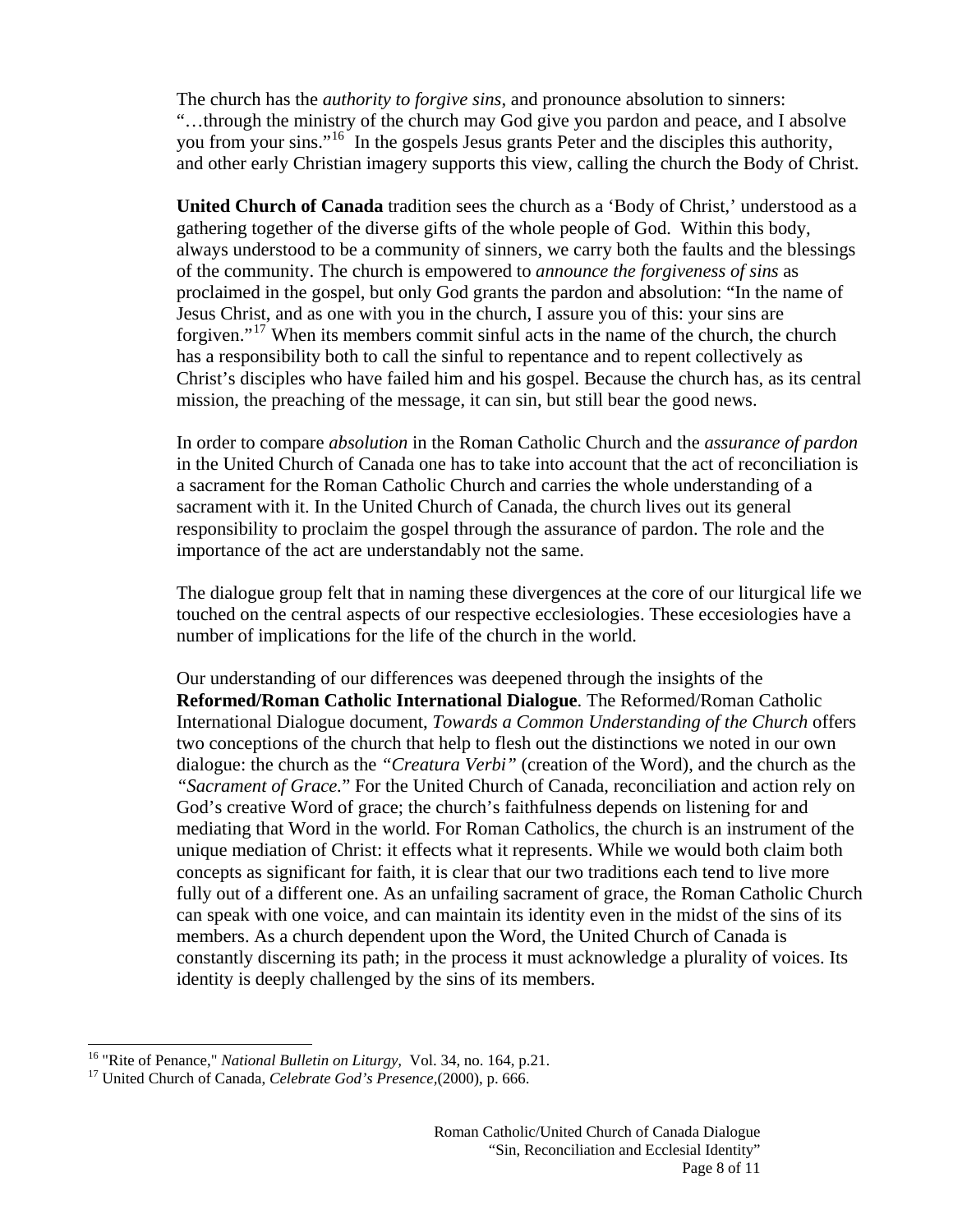At the seventh dialogue meeting<sup>[18](#page-8-0)</sup> we realized another important reality that comes into play as we look at our churches' reactions to the legacy of Indian Residential Schools. Our public stand is determined not only by theological and ecclesiological characteristics (for instance, if the church as church apologizes or not) but also, to an important extent, by the concrete historical form, constitution and legal structure of each church.<sup>[19](#page-8-1)</sup>

While the United Church of Canada, as national church, is a creation of the Canadian Parliament, the Roman Catholic Church is an international body. The Roman Catholic Church has not carried responsibility for the running of Indian Residential Schools. Corporate entities, like religious orders or dioceses, were involved in supporting this system.<sup>[20](#page-8-2)</sup> This may explain some of the differences we can observe today in the acceptance of corporate failings and repentance.

#### **3. Emerging Issues:**

As noted above, our contemporary context points to places where our two traditions appear to be moving closer to one another, or are being confronted with similar challenges.

## **a. The Decreasing Emphasis on "Sin":**

In both our traditions, in Canada, we see a decreasing emphasis on sin in preaching, teaching, and pastoral care. In studying congregational resources (e.g. Sunday School Curricula) we had the impression that the term and the notion of sin was avoided as much as possible. While it may be more pronounced in the United Church of Canada, in both denominations we sense a discomfort with the language of sin, especially in relation to the individual. $^{21}$  $^{21}$  $^{21}$ 

Many cultural influences are at the root of this development, among others individualism, relativism, psychological theories and a life-style that concentrates on the "here and now", without any notion of an "afterlife". We agreed with Barbara Brown Taylor's assessment in *Speaking of Sin* that contemporary society, including the mainstream Christian church, has adopted a medical "no fault" model of sin as sickness, with no personal responsibility attached. This model has implications for both our traditions. Representatives of our churches are very careful in speaking about sin, as they are afraid of turning people away. We observed that many people come to our churches only as long as it makes them feel good. To talk about sin would be counter-productive in this context. And if we do not talk about sin we cannot talk about reconciliation. As we noted earlier, we realized in our

 $\overline{a}$ 18 Toronto, November 27-29, 2003.

<span id="page-8-1"></span><span id="page-8-0"></span><sup>&</sup>lt;sup>19</sup> The United Church of Canada was legally created by the Parliament of Canada (1924) and the various provinces of Canada (1924-1926).

<span id="page-8-2"></span> $^{20}$  In 1991, the Oblates, a Roman Catholic missionary order, acknowledged its role and responsibility in running numerous residential schools, and apologized to native peoples at Lac Ste. Anne, Alberta. For the full text of *An Apology to Native Peoples* see<http://www.turtleisland.org/news/oblates.pdf> .<br><sup>21</sup> Mgr. Adam Exner in his presentation to the synod of 1983, "Le problème du péché et les signes d'espoir" (CECC, 1983),

<span id="page-8-3"></span>said "De nombreux sondages menés au Canada démontrent que beaucoup de catholiques ont perdu le sens du péché. La pratique du sacrement de réconciliation a diminué de façon sensible."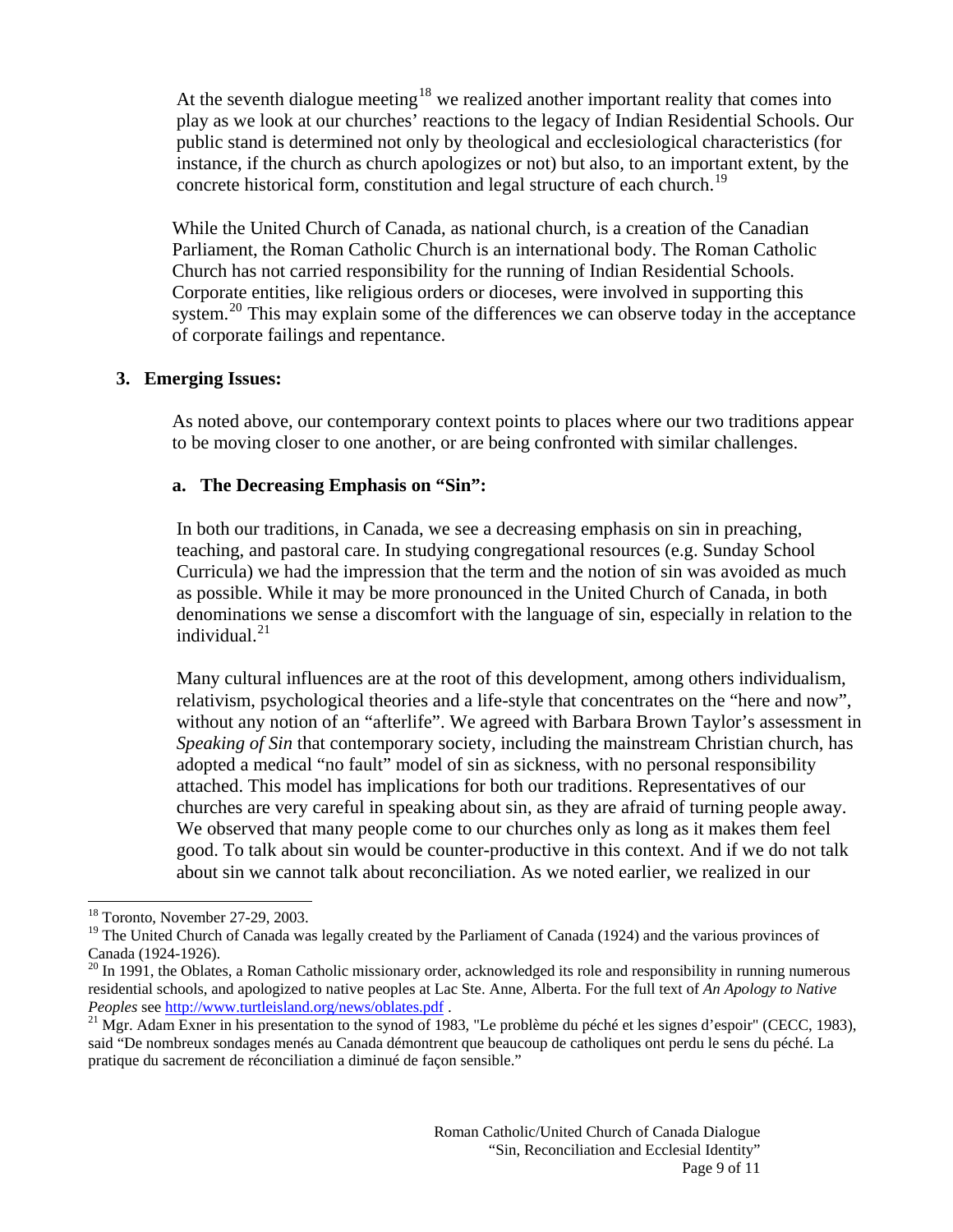dialogue the centrality of sin and reconciliation for our Christian faith. The Dialogue raises the question for our churches: Where are we if we drop what is integral to our faith?

## **b. The Link Between "Social" and "Personal" Sin:**

Both our traditions seem to acknowledge the link between the personal and the social, and the need to represent that link catechetically, liturgically, and in our life in the world. An attempt to balance out a one-sided approach can be observed in both churches. The Roman Catholic Church has traditionally emphasized personal sin, but has recently developed penitential rites for groups. In the same vein, the United Church of Canada, which has traditionally emphasized corporate sin, has recently prepared liturgies for individual confession.

Social teachings and theologies of liberation and social gospel have emerged in both our traditions in the past century, and Canadian Christians, including Roman Catholics and United Church of Canada members, have spoken with one voice to name many social issues which are also concerns of the Gospel.

## **c. Ecclesial Identity and Questions of Responsibility**

In this context, the whole discussion which arose in relation to the Indian Residential Schools presents an interesting occasion and challenge for the churches to reflect anew and to talk again about sin, reconciliation and ecclesial identity. They cannot do this without clarifying at the same time their ecclesial standpoint.

From the Roman Catholic point of view there is a growing awareness of the impact of individual responsibility on the whole body most especially when the individuals hold positions of leadership. This has been evidently verified in the question of the Indian Residential Schools. But there is tension between the individual responsibility and the responsibility of the collective whole to which the individual belongs. To what extent does the individual responsibility impact the collective whole and to what extent does the collective whole bear the moral responsibility of the individual.

From the United Church point of view the whole body is more clearly involved. It is the United Church of Canada as a collective body that took the responsibility for the Indian Residential Schools. It therefore took, as a body, the responsibility of the actions of the individual. Here the individual's responsibility tends to be lost in the collective whole. To what extent is the responsibility of the collective whole appropriated not only by one or two individuals but by each member of the collective whole and to what extent is the individual, as a moral actor, responsible for his personal actions.

The ecclesial identity of both ecclesial communities are here at play. One would insist on personal responsibility, the other on collective responsibility. Yet in both cases the individual members of both churches are also involved.